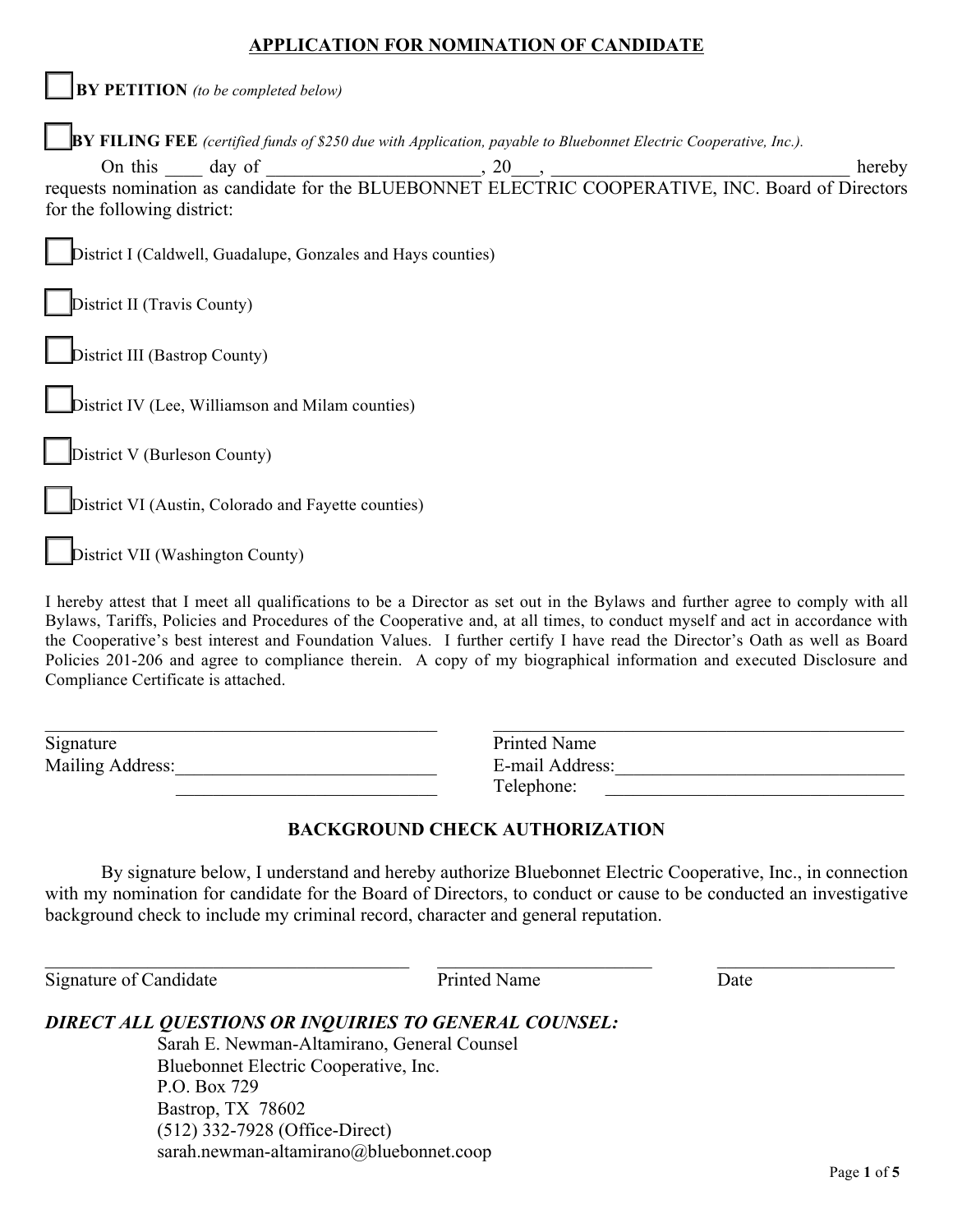**FOR NOMINATION BY PETITION, ONLY:** The following members from within my district, evidenced by their signatures, are in support of this petition: *A minimum of fifty (50) signatures from members with meters in your designated district are required.*

|            | <b>SIGNATURE</b> | PRINTED NAME ON BILL | <b>BILLING ADDRESS</b> |
|------------|------------------|----------------------|------------------------|
| 01         |                  |                      |                        |
| 02         |                  |                      |                        |
| 03         |                  |                      |                        |
| 04         |                  |                      |                        |
| 05         |                  |                      |                        |
| 06         |                  |                      |                        |
| 07         |                  |                      |                        |
| 08         |                  |                      |                        |
| 09         |                  |                      |                        |
| 10         |                  |                      |                        |
| 11         |                  |                      |                        |
| $\bf{12}$  |                  |                      |                        |
| 13         |                  |                      |                        |
| $\bf{14}$  |                  |                      |                        |
| $\bf 15$   |                  |                      |                        |
| ${\bf 16}$ |                  |                      |                        |
| $\bf 17$   |                  |                      |                        |
| ${\bf 18}$ |                  |                      |                        |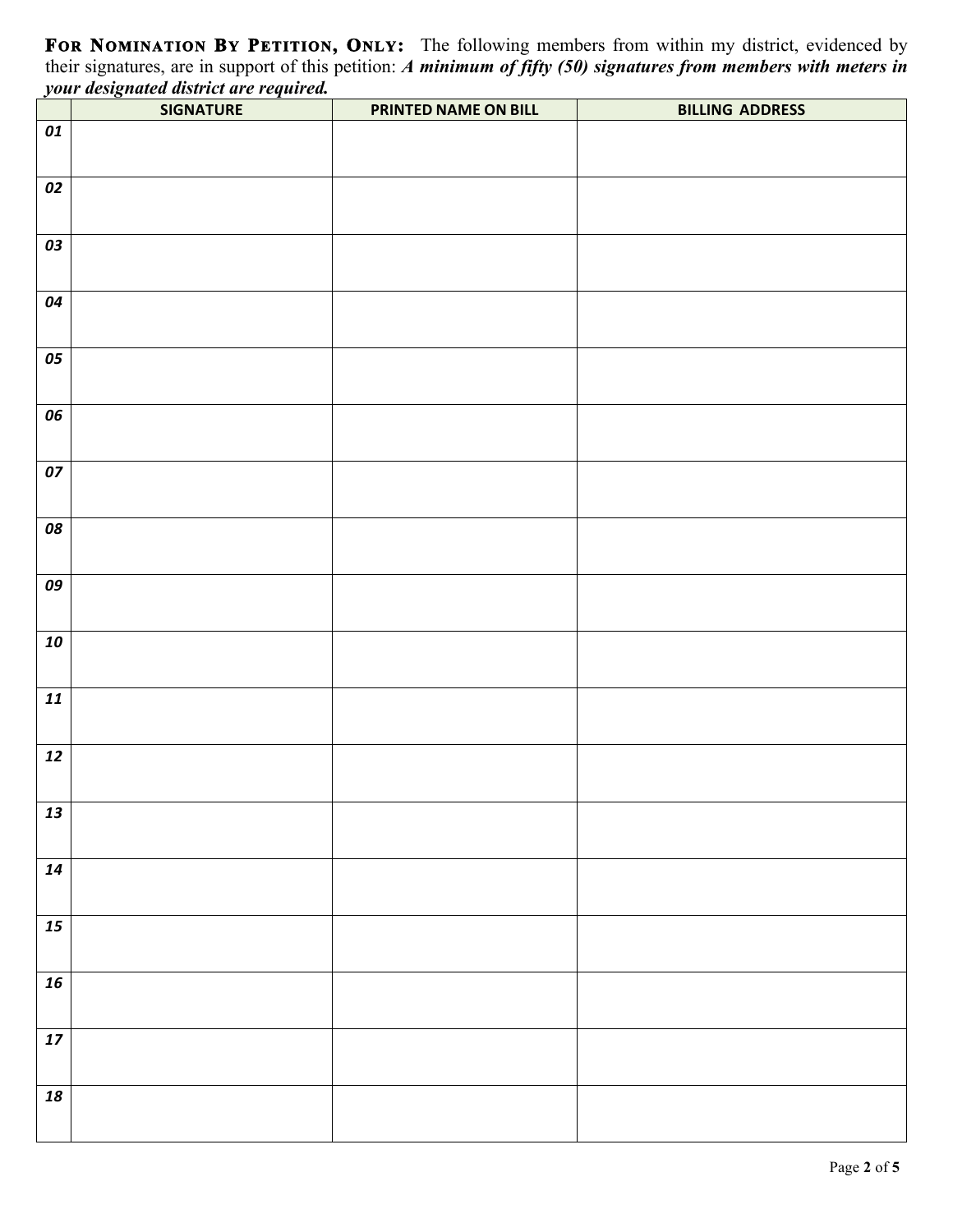|                   | <b>SIGNATURE</b> | PRINTED NAME ON BILL | <b>BILLING ADDRESS</b> |
|-------------------|------------------|----------------------|------------------------|
| 19                |                  |                      |                        |
| 20                |                  |                      |                        |
| 21                |                  |                      |                        |
| $22$              |                  |                      |                        |
| 23                |                  |                      |                        |
| 24                |                  |                      |                        |
| $25\phantom{.0}$  |                  |                      |                        |
| 26                |                  |                      |                        |
| 27                |                  |                      |                        |
| $\boldsymbol{28}$ |                  |                      |                        |
| $\overline{29}$   |                  |                      |                        |
| ${\bf 30}$        |                  |                      |                        |
| 31                |                  |                      |                        |
| 32                |                  |                      |                        |
| $\overline{33}$   |                  |                      |                        |
| 34                |                  |                      |                        |
| 35                |                  |                      |                        |
| 36                |                  |                      |                        |
| $37$              |                  |                      |                        |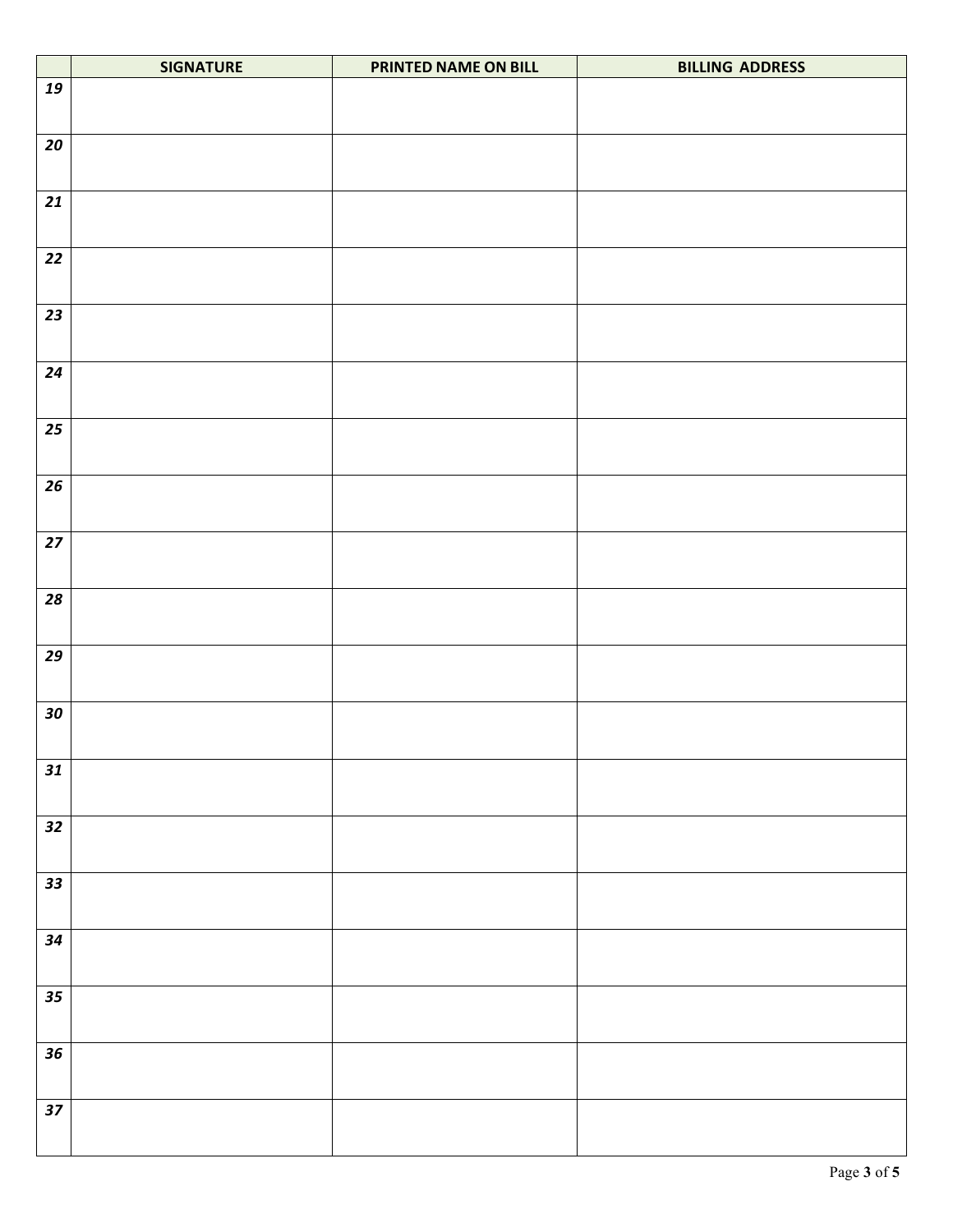|            | <b>SIGNATURE</b> | PRINTED NAME ON BILL | <b>BILLING ADDRESS</b> |
|------------|------------------|----------------------|------------------------|
| 38         |                  |                      |                        |
| ${\bf 30}$ |                  |                      |                        |
| 40         |                  |                      |                        |
| 41         |                  |                      |                        |
| 42         |                  |                      |                        |
| 43         |                  |                      |                        |
| 44         |                  |                      |                        |
| $\bf 45$   |                  |                      |                        |
| 46         |                  |                      |                        |
| 47         |                  |                      |                        |
| 48         |                  |                      |                        |
| 49         |                  |                      |                        |
| 50         |                  |                      |                        |
| 51         |                  |                      |                        |
| $52\,$     |                  |                      |                        |
| 53         |                  |                      |                        |
| 54         |                  |                      |                        |
| 55         |                  |                      |                        |
| 56         |                  |                      |                        |
|            |                  |                      |                        |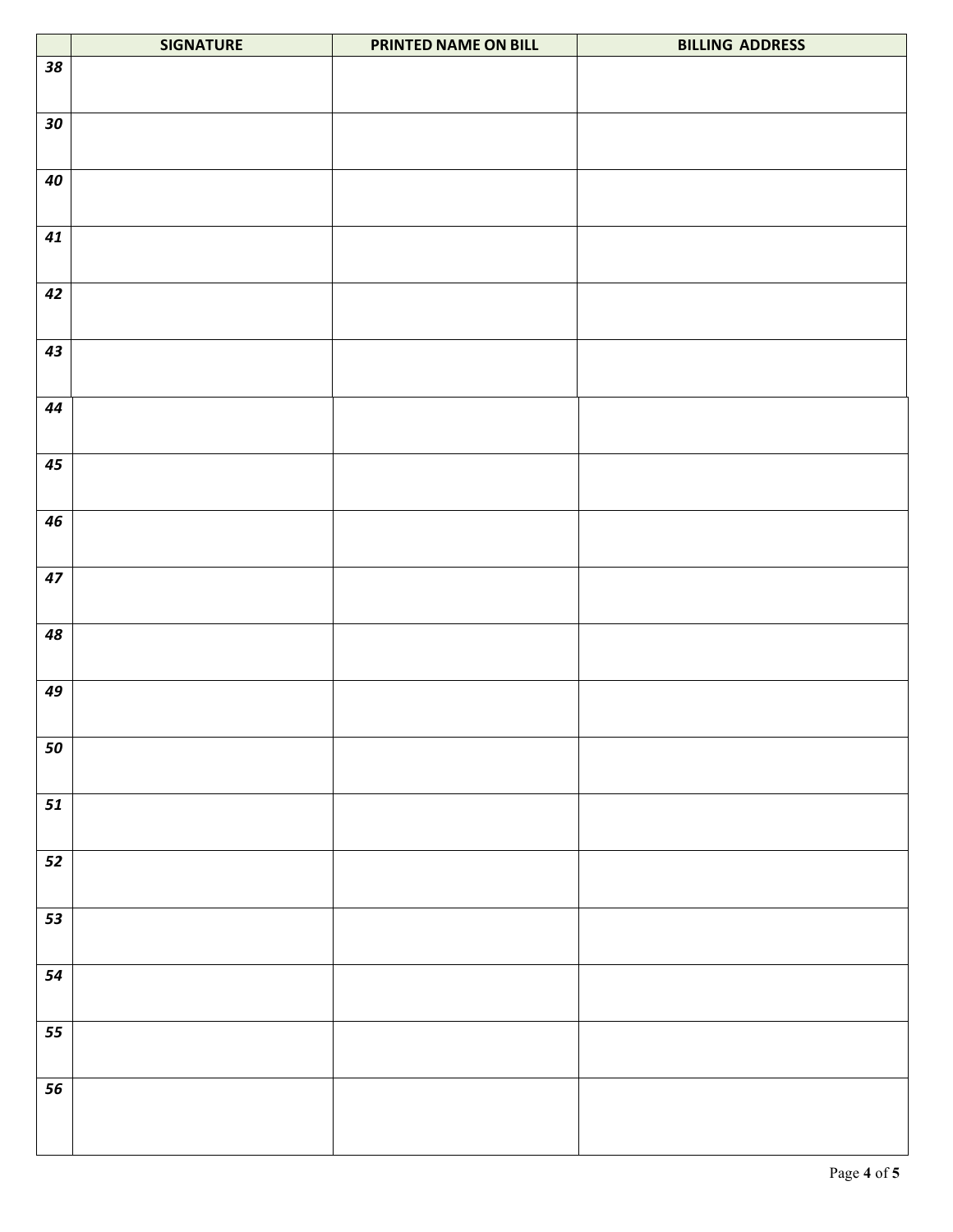|                   | <b>SIGNATURE</b> | PRINTED NAME ON BILL | <b>BILLING ADDRESS</b> |
|-------------------|------------------|----------------------|------------------------|
| 57                |                  |                      |                        |
| 58                |                  |                      |                        |
| 59                |                  |                      |                        |
| 60                |                  |                      |                        |
| 61                |                  |                      |                        |
| 62                |                  |                      |                        |
| 63                |                  |                      |                        |
| 64                |                  |                      |                        |
| 65                |                  |                      |                        |
| 66                |                  |                      |                        |
| 67                |                  |                      |                        |
| 68                |                  |                      |                        |
| 69                |                  |                      |                        |
| $\boldsymbol{70}$ |                  |                      |                        |

I hereby attest the signatures contained herein are, to the best of my personal knowledge, the true and valid signatures of members from within my designated district of BLUEBONNET ELECTRIC COOPERATIVE, INC. I accept nomination by petition and agree to serve on the Board of Directors if elected.

Signature of Candidate Seeking Nomination by Petition Printed Name Date

 $\_$  , and the state of the state of the state of the state of the state of the state of the state of the state of the state of the state of the state of the state of the state of the state of the state of the state of the